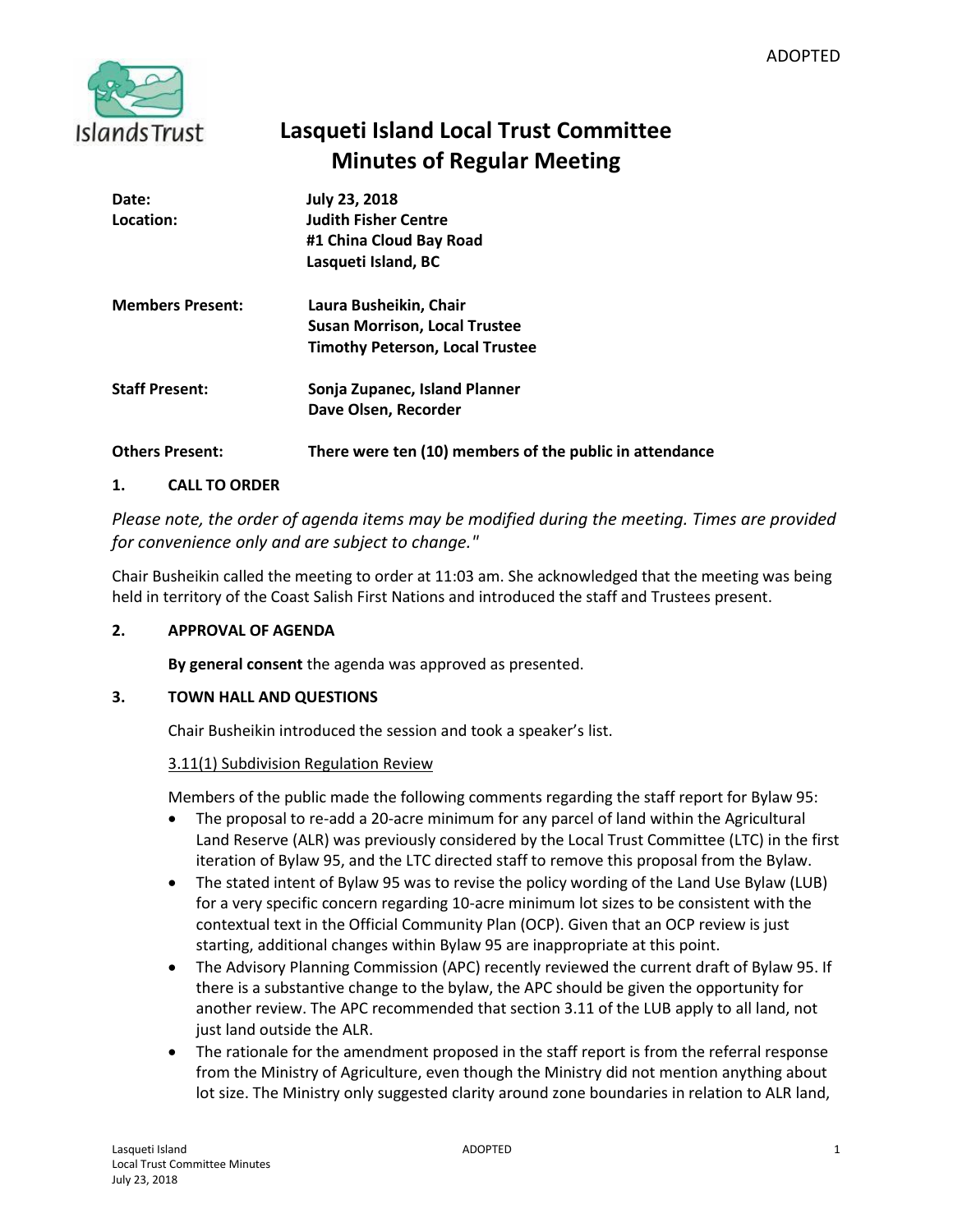which is a suitable topic for the OCP review, as the staff report states. Further, the Ministry clarified that land use within the ALR is the jurisdiction of the Agricultural Land Commission (ALC). Since the mandate of the ALC is to protect agricultural land, there is no urgent need for the LTC to change the regulations regarding ALR land, and consideration of any additional protections of agricultural land should be done via the OCP review process.

• The LTC should continue with the direction set by the LTC at the start of this process, in which the LTC "*request staff to prepare a draft bylaw to correct the minimum lot size requirements for each subdivision district in the Lasqueti Land Use Bylaw*."

#### Correspondence Not Posted to Webpage.

A member of the public expressed concerns with correspondence that he believes should be posted to the website, including correspondence from Aileen Collins and correspondence regarding Bylaw No. 95.

#### Standing Resolution: APC as Transportation Advisory Committee

A member of the public asked why there was a Standing Resolution referring to the APC as a Transportation Advisory Committee.

The Trustees clarified that they have a Memo of Understanding (MOU) with the Ministry of Transportation and Infrastructure (MoTI), wherein MoTI wants to communicate with the LTC via a committee. The LTC made this Standing Resolution so that we don't have to scramble to create a committee when we need it.

#### OCP Review

A member of the public expressed concern that the staff report prioritizes the Tla'amin relationship during the upcoming review. He was also concerned that the proposed Project Charter doesn't mention the community.

Another member of the public noted that many people are already working very hard to have the community's voice heard and the process led by the community.

#### Cannabis Regulations

Members of the public made comments regarding the proposed Cannabis Regulations and the following was noted:

- Not sure why the Islands Trust wants to get involved.
- Not clear if people would apply to the LTC or the Liquor Control Branch.
- Since the staff report asks for a license fee, the LTC will have to get into approvals.

Chair Busheikin responded with the following:

- This has already gone to other islands.
- There could be an application on Lasqueti, and it could come to us as a referral.
- We need to figure out how to deal with it; it would not be fair to make it up as we go along.

Discussion ensued among the public and the following was noted:

- The Liquor Control Licensing Branch wants licensees to go to the Islands Trust first.
- If there is a fee, the bylaw will have to be amended.
- How does this fit as a home occupation?
- The \$825 licensing fee is a one-time fee and would go to the Islands Trust.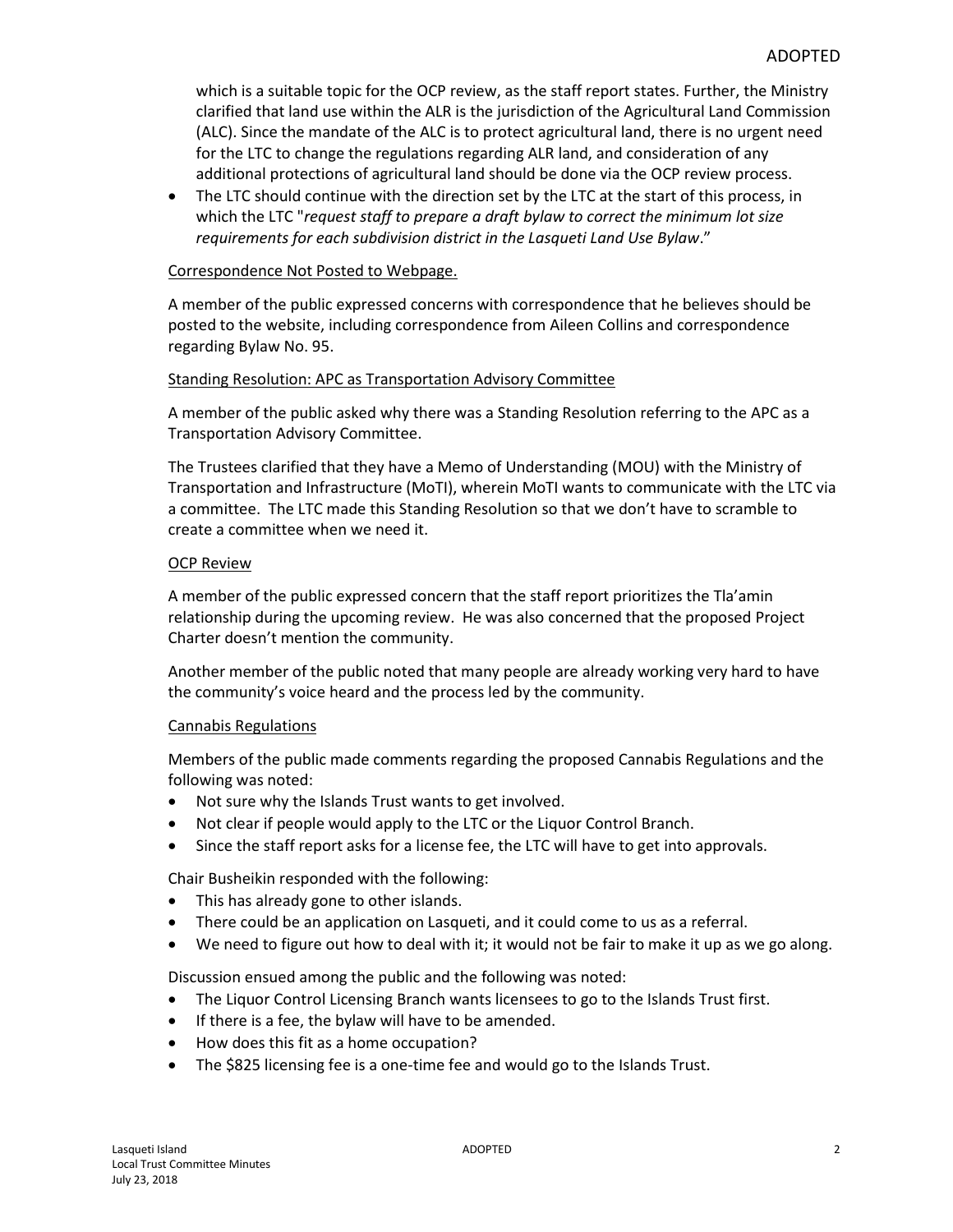Chair Busheikin recessed the meeting at 11:29am due to improper conduct by meeting attendees.

Chair Busheikin called the meeting back to order at 11:38am.

The Trustees pointed out that it is imperative to respect the fact that this meeting is a workplace and LTC business is to be conducted in a safe, respectful manner.

#### **4. COMMUNITY INFORMATION MEETING - None**

#### **5. PUBLIC HEARING - None**

#### **6. MINUTES**

#### **6.1 Local Trust Committee Adopted Minutes dated June 4, 2018 for Adoption**

The following amendments to the minutes were presented for consideration:

12.6: second bullet: change Baines to Baynes.

12.7: first bullet under Trustee Peterson's Report: remove "at Trust Council"

**By general consent** the minutes were adopted as amended.

#### **6.2 Section 26 Resolutions-Without-Meeting Report dated July 16, 2018**

#### **6.3 Advisory Planning Commission Minutes dated June 4, 2018 for Receipt**

It was noted that Peter Johnston's name appeared twice under APC members present.

#### **7. BUSINESS ARISING FROM MINUTES**

#### **7.1 Follow-up Action List dated July 16, 2018**

Trustees inquired regarding the proposed freshwater specialist visiting Lasqueti.

Staff advised that this would need to be coordinated through the office.

#### **8. DELEGATIONS - None**

#### **9. CORRESPONDENCE - None**

*(Correspondence received concerning current applications or projects is posted to the LTC webpage)*

#### **10. APPLICATIONS AND REFERRALS - None**

#### **11. LOCAL TRUST COMMITTEE PROJECTS**

#### **11.1 Subdivision Regulation Review - Staff Report**

Staff introduced an amended recommendation and noted that the referral responses were attached to the report. The following was noted:

- The Provincial Ministry of Agriculture has helped staff ensure that they are not misleading potential applicants.
- The ALC has absolute authority over subdivision of ALR land.
- By stipulating minimum lot sizes, it could mislead potential applicants that subdivision is possible.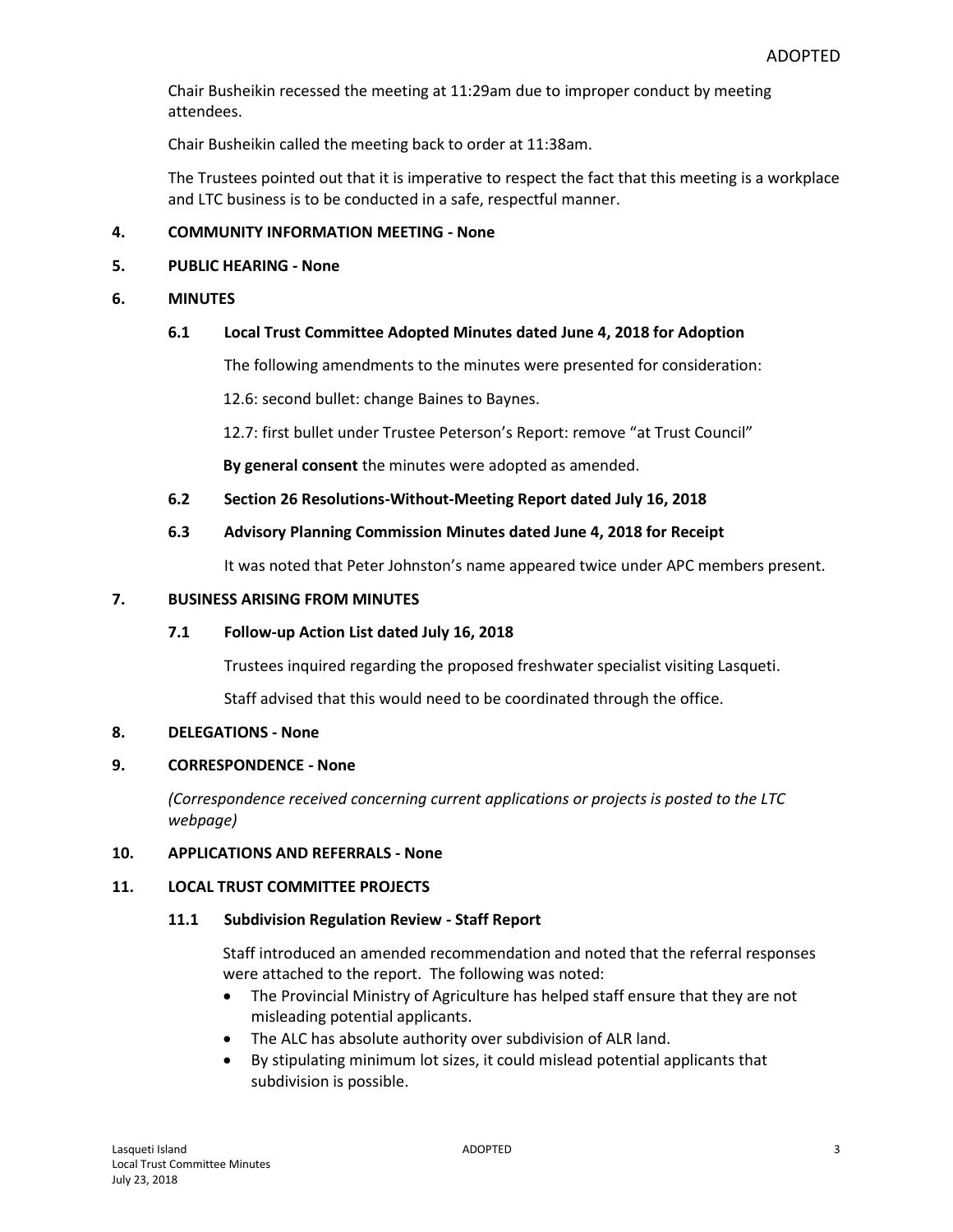- An example happened recently on Denman Island: their LUB states that for ALR land, the minimum parcel size is 15 hectares; this was denied by the ALC.
- The proposed amendment is to section  $3.11(1)(a)$ . The change would either remove all references to ALR land or provide only information notes.
- Provincially, the ALC wants to hold the line so there is little risk of any subdivision being approved.
- If the LTC is wanting more clarity, now is an opportunity to let people who own land in the ALR know that they are subject to a very different set of regulations.
- We are waiting for the ALC to provide more information before the next Community Information Meeting.

Trustees asked staff the following questions; staff responses follow each question:

- Without this amendment, would ALR land have no minimum parcel size or would it be four hectares?
	- o It would be silent. The ALC look at that, but they set the minimum parcel size for land in the ALR.
- Does an eight hectare minimum for ALR land apply to any remaining land outside the ALR?

o It is decided on a case-by-case basis. It is completely within the ALC's jurisdiction.

Staff advised that if the minimum parcel size for ALR land is removed from the LUB, it is important to make it clear that all proposed future subdivisions would be approved by the ALC and that they have their own minimums.

Trustees discussed food production in the Trust Area and how it differs from most of the rest of the Province. They agreed with the information note approach.

A member of the public asked for confirmation that the ALC has jurisdiction with ALR land even when ALR boundaries don't match lot lines; staff and trustees confirmed this.

Chair Busheikin recessed the meeting for lunch at 12:10pm.

Chair Busheikin recalled the meeting to order at 12:32pm.

Staff presented two amended recommendations for consideration.

#### **LA-2018-032**

#### **It was MOVED and SECONDED**

that Lasqueti Island Local Trust Committee Bylaw No. 95, cited as "Lasqueti Island Land Use Bylaw No. 78, 2005, Amendment No. 1, 2017", be amended by inserting the following information note at the beginning of Section 3.11:

"*INFORMATION NOTE: Subdivision of land in the Agricultural Land Reserve (ALR) in any subdivision district is subject to approval by the Provincial Agricultural Land Commission."*

#### **CARRIED**

#### **LA-2018-033**

## **It was MOVED and SECONDED**

that Lasqueti Island Local Trust Committee Bylaw No. 95, cited as "Lasqueti Island Land Use Bylaw No. 78, 2005, Amendment No. 1, 2017", be amended by removing the words "outside the Agricultural Land Reserve" from subsections 3.11(1) and 3.11(3).

#### **CARRIED**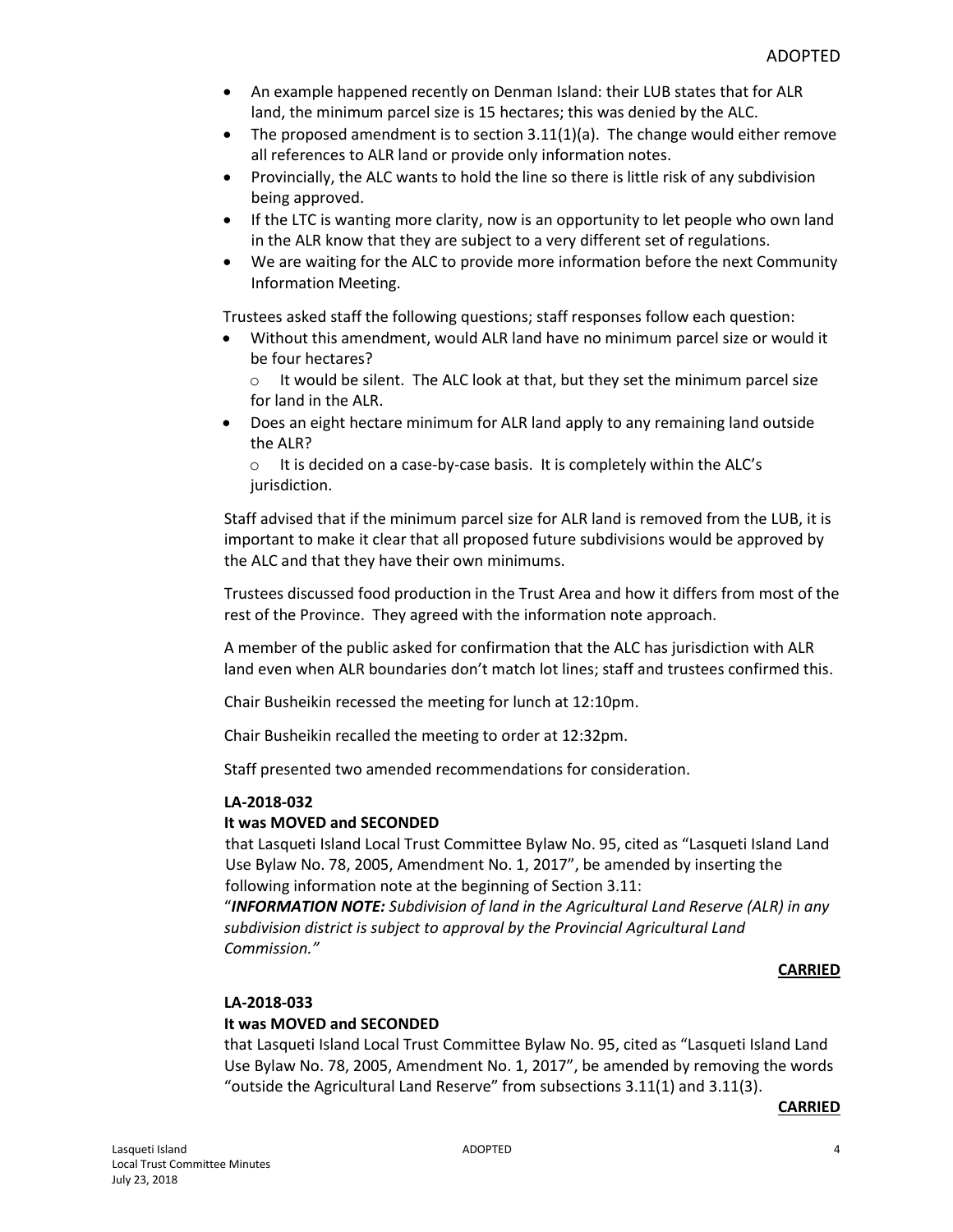# **LA-2018-034**

#### **It was MOVED and SECONDED**

that Lasqueti Island Local Trust Committee Bylaw No. 95, cited as "Lasqueti Island Land Use Bylaw No. 78, 2005, Amendment No. 1, 2017", be read a second time as amended.

**CARRIED**

#### **LA-2018-035**

# **It was MOVED and SECONDED**

that the Lasqueti Island Local Trust Committee request staff to schedule a community information meeting and public hearing on separate dates for Bylaw No. 95, cited as "Lasqueti Island Land Use Bylaw No. 78, 2005, Amendment No. 1, 2017".

#### **CARRIED**

Trustees asked that the public hearing for this Bylaw be held at a different time than the OCP Review meeting.

#### **11.2 Comprehensive Official Community Plan and Land Use Bylaw Review - Staff Report**

Staff introduced the Project Charter and the following comments were noted:

- The APC can be instrumental in the process.
- Other community groups can also be referred to get the benefit of having those groups attend APC meetings and then they could break into smaller groups.
- Want community input but it must fit within the larger Islands Trust mandate.
- Need to consider Tla'amin input; we have an obligation to include their input due to their aboriginal rights and title and out of respect for their treaty.
- We are recommending the following process: prepare a workplan, which will allow us to apply for funding, then after funding is confirmed, we can do the referral to the APC. This is ambitious for the September meeting.

Trustees responded and the following comments were noted:

- Under "Objectives", want more of a feeling of community involvement.
- Under "In Scope", need to restate the Regional Conservation Plan goals and priorities.
- Under "Workplan Overview", it could help to specify community engagement.
- We would rather finish early than be seen to be dragging on longer.

Staff advised that the LTC could direct staff to make revisions and then pass the revised recommendation/work plan by Resolution Without Meeting (RWM).

#### **LA-2018-036**

#### **It was MOVED and SECONDED**

that that the Lasqueti Island Local Trust Committee request staff to revise the Official Community Plan/Land Use Bylaw Review Project Charter in the following manner:

- In the Purpose section, insert "Community Participation" after "in a manner which supports";
- Under "Objectives", in the first bullet, insert "Community" after "Develop an".
- Under "In Scope", append to the end of the second bullet "to address the Island Trust Conservancy Regional Conservation Plan."

Under "Workplan", in the second Deliverable, insert "Community" after "Develop."

**CARRIED**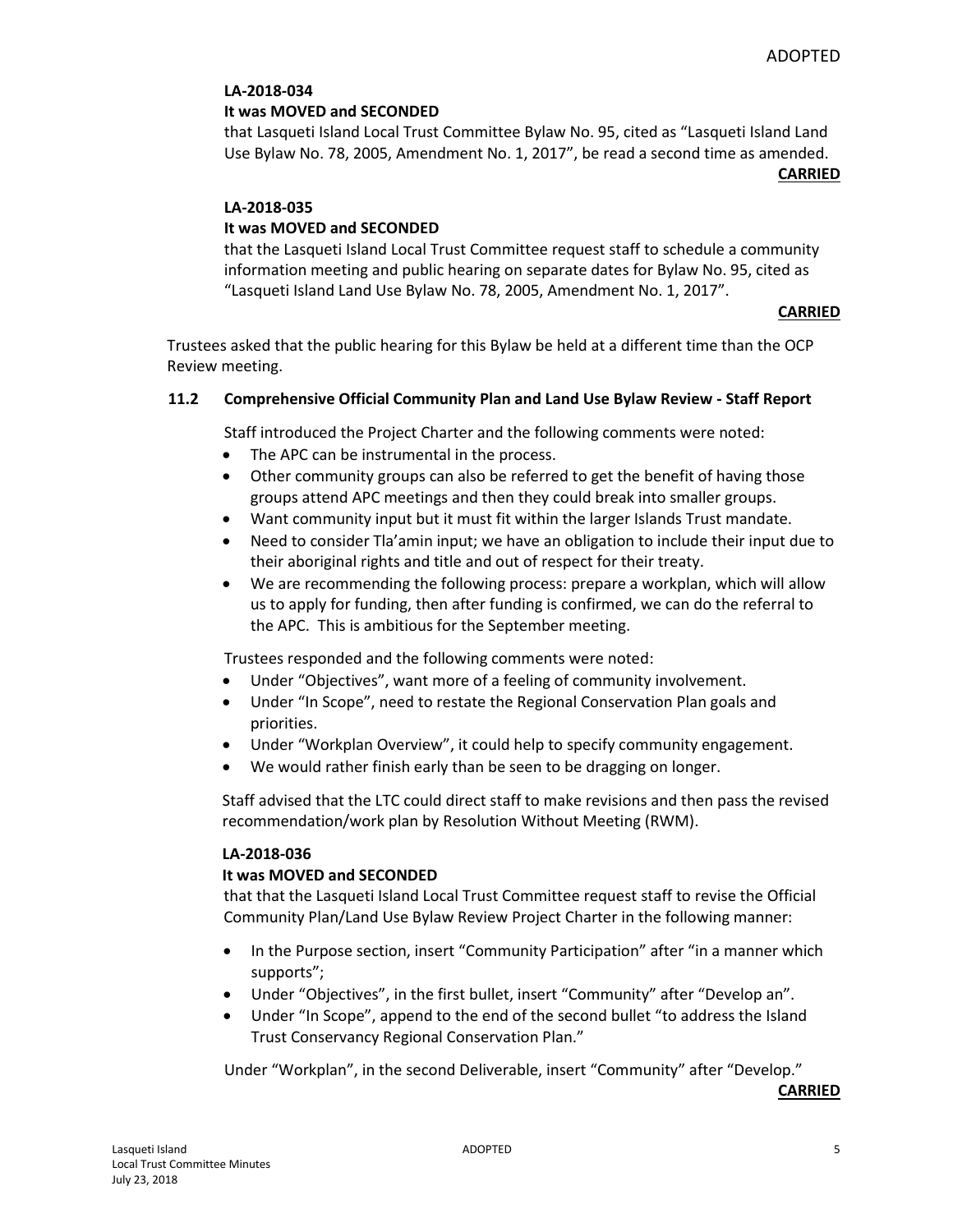# **LA-2018-037**

## **It was MOVED and SECONDED**

that the Lasqueti Island Local Trust Committee endorse the Official Community Plan/Land Use Bylaw Review Project Charter dated July 2018 as amended in Resolution LA-2018-036.

#### **CARRIED**

# **LA-2018-038**

# **It was MOVED and SECONDED**

that the Lasqueti Island Local Trust Committee request staff to prepare a work plan and budget for the Official Community Plan/Land Use Bylaw Review Project and request funding confirmation from the Director of Administrative Services for the 2018/19 fiscal year.

# **CARRIED**

# **LA-2018-039**

# **It was MOVED and SECONDED**

that the Lasqueti Island Local Trust Committee refer the July 2018 Staff Report regarding the Official Community Plan/Land Use Bylaw Review Project to the Lasqueti Island Advisory Planning Commission (APC) for input regarding the development of a communications and engagement strategy to guide the project, invite the Lasqueti Community Association (LCA) to attend the APC meeting, and that staff and one trustee attend the APC meeting.

#### **CARRIED**

Members of the public reported the following:

- That the LCA OCP Steering Committee meetings have been developing a methodology to create a safe space to facilitate community input;
- That they have to work in parallel with the LTC and that their direction and lens is from a different perspective;
- The term "Village Planning" has not been seen on Lasqueti before;
- In the recent past, the planning for False Bay was rejected because no one wanted a special economic zone on Lasqueti.

#### **12. REPORTS**

# **12.1 Work Program Reports**

12.1.1 Top Priorities Report dated July 16, 2018

Received for Information

12.1.2 Projects List Report dated July 16, 2018

Received for Information

#### **12.2 Applications Report dated July 16, 2018**

A member of the public asked why approved subdivisions were still listed in the Report.

Staff advised that applicants have to meet a number of conditions and then they need to seek a final approval from the Islands Trust. Until a final letter is sent, the file remains listed.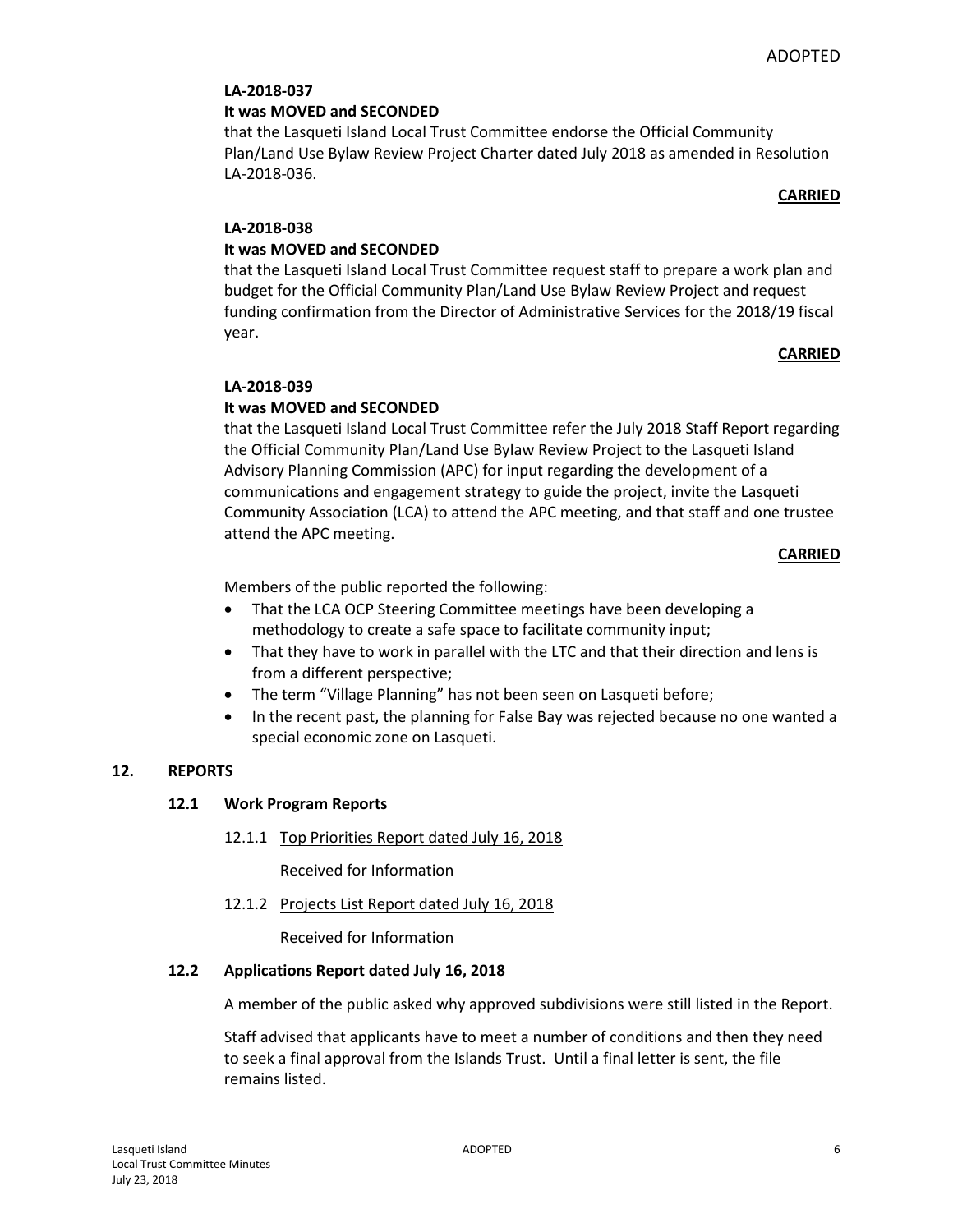#### **12.3 Trustee and Local Expense Report - None**

#### **12.4 Adopted Policies and Standing Resolutions**

#### **12.5 Local Trust Committee Webpage**

Staff advised that if anything is missing, to send it in for posting.

The Trustees located the letter from Aileen Collins and requested that it be scanned and sent to staff via email.

#### **12.6 Chair's Report**

Chair Busheikin reported that at the last Trust Council, a motion was passed to write a letter to the Prime Minister's Office indicating that all Trustees are opposed to the pipeline.

Executive Committee met with the newly renamed Islands Trust Conservancy.

#### **12.7 Trustee Reports**

Trustee Peterson reported on the following:

 Trust Council had a lot on its plate and that he touched on those points in his *Isle&Times* submissions.

Trustee Morrison reported on the following:

- She has engaged in a lot of consultation about how to move the OCP Review forward.
- She was Acting Chair for Trust Council (TC) for two weeks. She went to Salt Spring Island and chaired a Public Hearing and LTC meeting.

A member of the public asked about the pending gathering with the Tla'amin.

Trustee Peterson reported that he has suggested some potential dates, and that it is still in the works. He noted that this is not a LTC event.

#### **12.8 Electoral Area Director's Report**

Staff advised of their name change to qathet Regional District (qRD).

#### **12.9 Trust Conservancy Report dated May, 2018**

Trustee Morrison highlighted the Salish View campaign and that the garden tour to raise funds was successful. She also noted that this is an older report.

#### **13. NEW BUSINESS**

#### **13.1 Regulation of Cannabis Production and Retail Sales and Non-Medical Cannabis Retail Licensing Application Fees - Staff Report**

Staff noted that for most applications, there is a large cost in staff time but no cost recovery. The LTC Fees Bylaw is meant to provide cost recovery but is very out of date.

Trustees noted the following:

- Since licensing is through the Liquor Control and Licensing Branch, it will exclude most home enterprises.
- Lasqueti is smaller than other islands.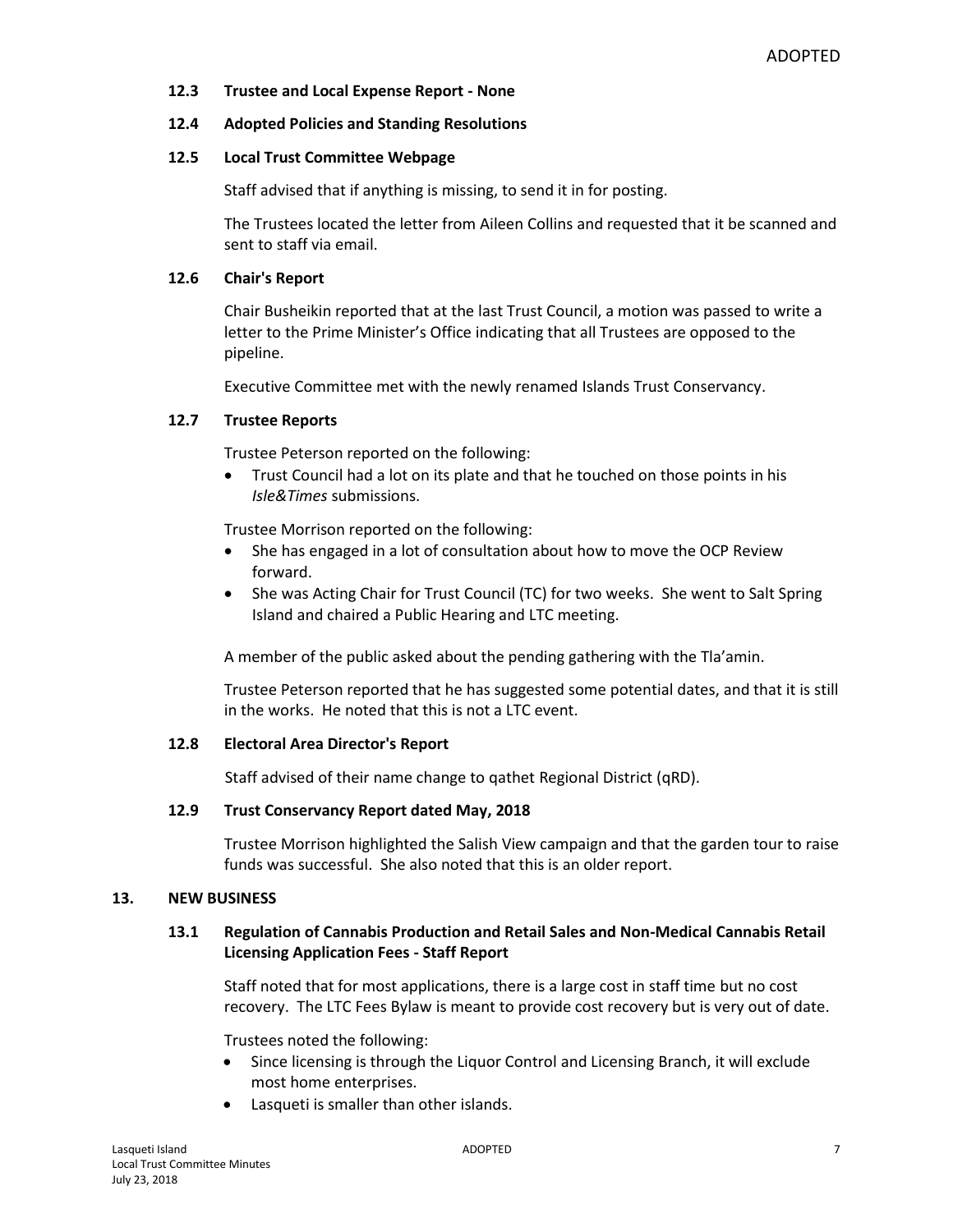- Residents have expressed concerns with the \$825 fee.
- Although cost recovery is understandable, there is limited potential for people to live and work here.
- Is there a conflict of interest for a Trustee regarding this issue?

A member of the public noted that currently there is no fee for liquor license applications to the Islands Trust.

Trustees noted the following:

- We could lower the fee, but fees don't ever seem to go up. And since it is a onetime application fee, once it is received, the applicant has increased economic opportunity.
- One of the reasons for this report is that there are no fees to recover the cost of public consultation.

# **LA-2018-040**

# **It was MOVED and SECONDED**

that the Lasqueti Island Local Trust Committee adopt the following standing resolution with respect to the processing of non-medical cannabis retail license applications:

- Proposed or amended licenses for non-medical cannabis retail establishments require an application to the local trust committee.
- The application process shall comprise a public consultation component, which includes at least one notification to neighbours, one public meeting, posting of public notices and one advertisement in a local periodical.
- The public consultation process shall be determined by the local trust committee after initial review of the proposal.
- However, as a minimum, the local trust committee will mail or otherwise deliver a notice to all owners and residents of properties within a 500 metre radius of the subject property where the establishment is proposed at least 10 days before adoption of a resolution providing comment on the application. The required notice shall include the following information:
	- o Name of the applicant and a description of the proposal in general terms
	- o The location of the proposed establishment and the subject site.
	- $\circ$  The place where, and date and time when, both a public meeting will be held and a resolution of the local trust committee considered.
	- $\circ$  The name and contact information of the Islands Trust planning staff member who can provide copies of the proposed or amended license application.
	- o How public comments may be submitted to the local trust committee.

**CARRIED**

## **LA-2018-041**

#### **It was MOVED and SECONDED**

that the Lasqueti Island Local Trust Committee request staff to prepare a draft bylaw to amend the fees bylaw to specify a fee of \$825 for Liquor Control and Licensing Branch non-medical cannabis retail applications and a fee of \$825 for Liquor Control and Licensing Branch liquor license applications.

**CARRIED**

#### **13.2 Housing Needs Assessment - Staff Report**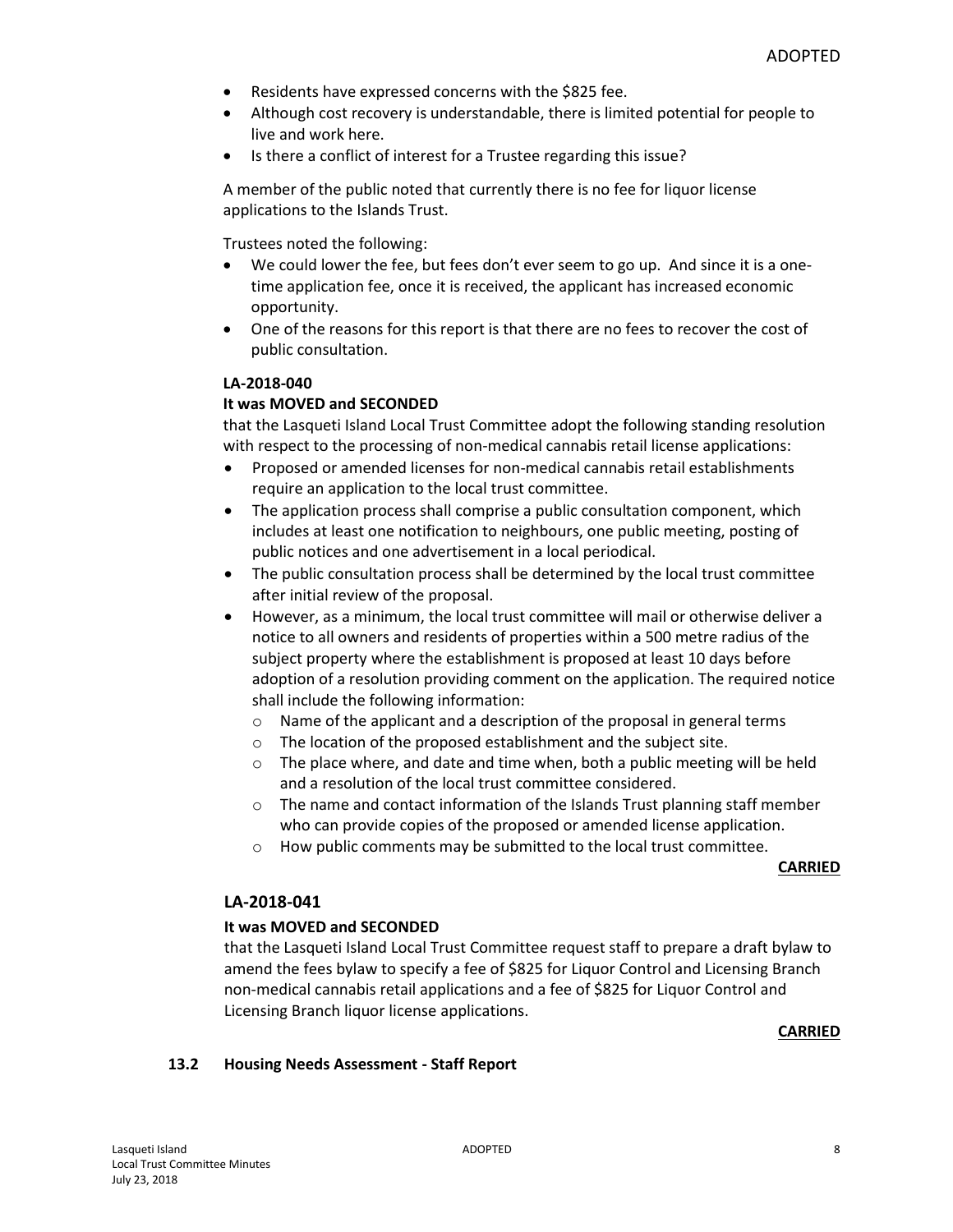# **LA-2018-042**

## **It was MOVED and SECONDED**

that the Lasqueti Island Local Trust Committee receive the "Housing Needs Assessment, Northern Region of Islands Trust" report prepared by Dillon Consulting dated June 21, 2018.

#### **CARRIED**

# **LA-2018-043**

# **It was MOVED and SECONDED**

that the Lasqueti Island Local Trust request staff to publish the "Housing Needs Assessment, Northern Region of Islands Trust" report prepared by Dillon Consulting dated June 21, 2018 on the Islands Trust website.

#### **CARRIED**

# **13.3 Service Integration Barriers – Briefing**

Trustees discussed this item and the following was noted:

- For the LTC to make any meaningful input we should ask the community for their input via newspaper or email list, asking if people see any shortcomings.
- One of the issues is that there is no aggressive dog bylaw.
- The deadline is August 20, which is prior to the next newspaper deadline.
- We could submit it by RWM in order to be on time.

#### **14. UPCOMING MEETINGS**

# **14.1 Next Regular Meeting Scheduled for Monday, September 24, 2018 at 11:00 am at the Judith Fisher Centre, #1 China Cloud Bay Road, Lasqueti Island, BC**

#### **15. TOWN HALL**

#### OCP/LUB Review Project Charter

A member of the public noted that Tourism and Tourist accommodation is a hot topic locally but it is not listed in the In Scope section of the Project Charter. By not naming a topic, it could look like avoidance.

#### Fees Structure

A member of the public noted that it is important that the fees structure be discussed in public. He did not believe that cost recovery is reasonable because people will not apply and just do it anyway.

#### **By general consent a Closed Meeting was added to the Agenda**.

#### **16. CLOSED MEETING**

#### **16.1 Motion to Close the Meeting**

#### **LA-2018-044**

# **It was MOVED and SECONDED**

that the meeting be closed to the public in accordance with the Community Charter, Part 4, Division 3, s.90 (1) (a) for the purpose of discussion regarding personal information about an identifiable individual who holds a position appointed by the Local Trust Committee AND that the recorder and staff attend the meeting.

#### **CARRIED**